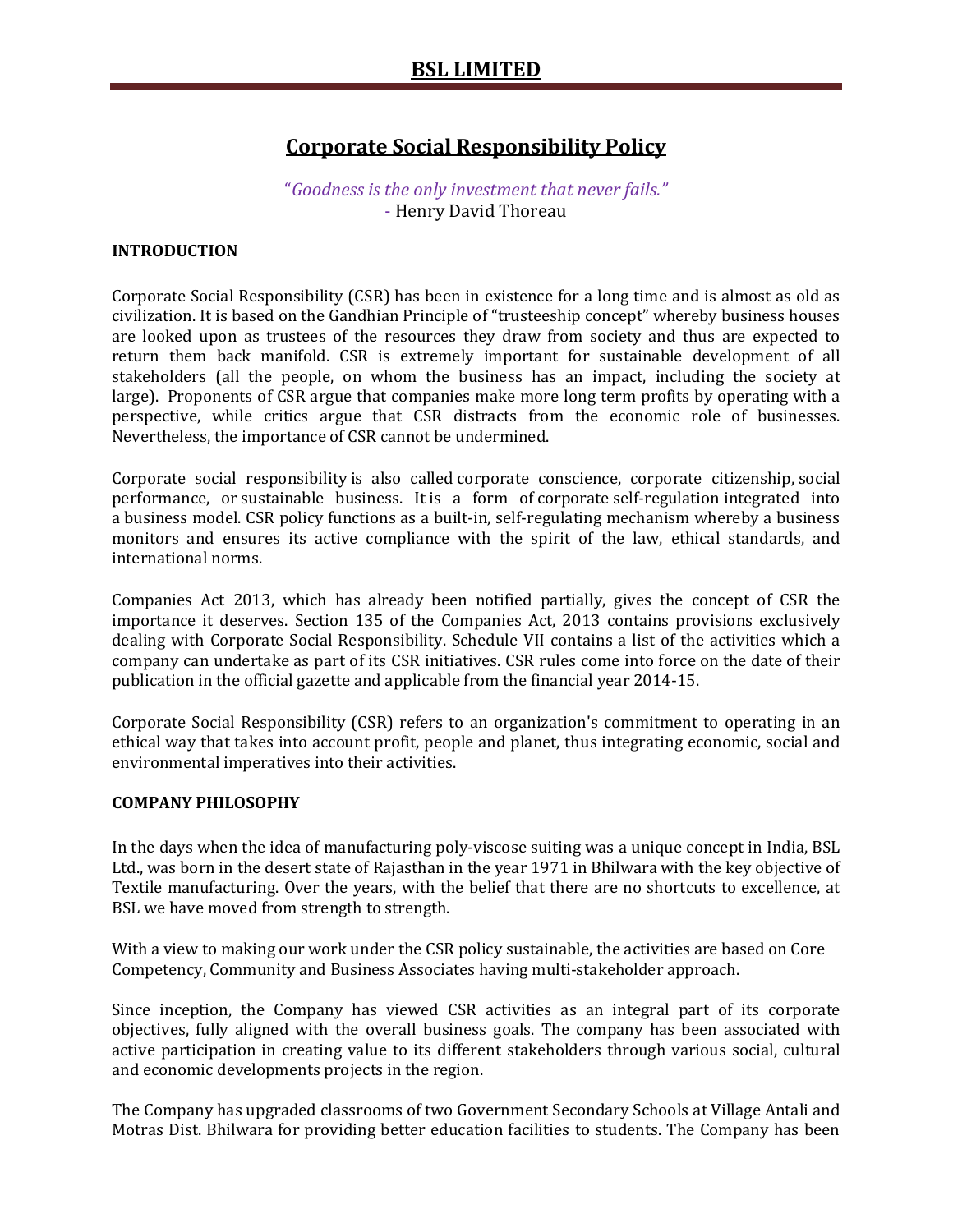regularly organizing Blood donation camp of its employees. The Company also organizes Annual Fair on the occasion of Janmasthmi, in which about one lac people of Bhilwara city and nearby villages participates with active interest. This function is being organized since last so many years.

The Company has constructed toilets in ten Government Schools situated at Bhilwara district and schools of Tunturi, Purulia, West Bengal and also nearby villages of its Plant in order to provide better education facilities to the students of the Schools and to the peoples residing in those villages. The Company arranged to distribute School uniforms, school bags to students in Swaroopganj, Bhilwara. The Company has also contributed to Mukhya Mantri Jal Swavlamban Yojana of Rajasthan Government.

BSL plans to maintain and consolidate its position in society with an increased emphasis on socially and environmentally responsible practices both internally and in the communities in which it operate. CSR activity boost brand image of the Company and help to build trust and relationship with different stakeholders. It contributes to improve financial performance and increase business growth of the Company.

### **OBJECTIVES**

The key objectives of Company's CSR Policy are as follow:

- To initiate voluntary measure to address economic, social and environmental concerns.
- To make CSR a key business process for sustainable development.
- To be a good corporate Citizen.
- To promote relationships based on trust and the creation of value for all of its stakeholders.
- To contribute to boosting the reputation and external recognition of the Company.
- To develop and institutionalize mechanisms and systems for identification, implementation and monitoring of CSR initiatives/ projects.
- To implement CSR initiatives/ projects in the geographical environs of the manufacturing units and economic environs of its business operations.
- To collaborate with Government bodies/ agencies and other NGO's for selected developmental initiatives/ projects in the region.
- To collaborate with local communities and concerned institutions for implementation of developmental initiatives/ projects.
- To seek voluntary contributions from its manpower assets for participation in the implementation of these initiatives/ projects.
- To ensure that these initiatives and developmental projects are in line with the statutory guidelines provided by Government and statutory agencies on environmental, Health and Safety.